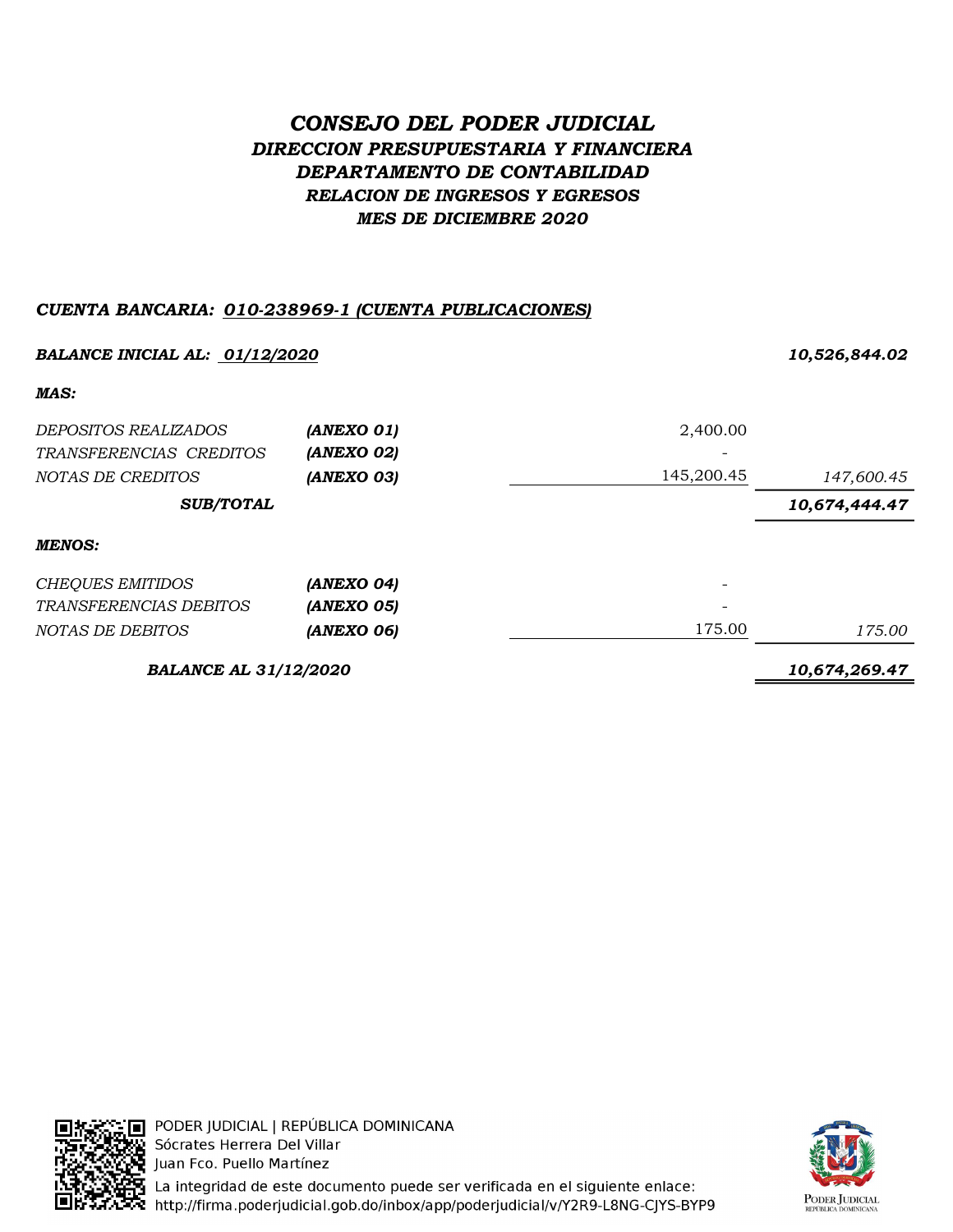## CONSEJO DEL PODER JUDICIAL DIRECCION PRESUPUESTARIA Y FINANCIERA DEPARTAMENTO DE CONTABILIDAD RELACION DE INGRESOS Y EGRESOS MES DE DICIEMBRE 2020

#### ANEXO 01

## RELACION DE DEPOSITOS REALIZADOS MES DE DICIEMBRE 2020

FECHA NUM. DESCRIPCION VALOR RD\$ 08/12/2020 2452 VEnTA PUBLICACIONES JUD. EN EL DEPTO. JUD. DE PTO. PLATA 2,400.00 2,400.00 TOTAL RD\$

#### ANEXO 02

### RELACION DE TRANSFERENCIAS CREDITOS MES DE DICIEMBRE 2020

FECHA NUM. DESCRIPCION VALOR RD\$

TOTAL RD\$

- 1990)<br>1990 - Paul Barbara, política<br>1990 - Paul Barbara, política

ANEXO 03

## RELACION NOTAS DE CREDITOS MES DE DICIEMBRE 2020

| <b>FECHA</b> | NUM. | <b>DESCRIPCION</b>                                              | <b>VALOR RD\$</b> |
|--------------|------|-----------------------------------------------------------------|-------------------|
| 31/12/2020   | 225  | CARGO POR CERTIFICACION DE JURAMENTACION DE ABOGADOS MEDIANTE   | 6,900.00          |
| 31/12/2020   | 226  | CARGO POR CERTIFICACION DE JURAMENTACION DE ABOGADOS MEDIANTE   | 41,100.00         |
| 31/12/2020   | 227  | CARGO POR CERTIFICACION DE JURAMENTACION DE ABOGADOS MEDIANTE   | 300.45            |
| 31/12/2020   | 228  | CARGO POR CERTIFICACION DE JURAMENTACION DE ABOGADOS MEDIANTE   | 3,300.00          |
| 31/12/2020   | 229  | CARGO POR CERTIFICACION DE JURAMENTACION DE NOTARIO MEDIANTE TR | 500.00            |
| 31/12/2020   | 230  | CARGO POR CERTIFICACION DE JURAMENTACION DE ABOGADO MEDIANTE T  | 1,400.00          |
| 31/12/2020   | 231  | CARGO POR CERTIFICACION DE JURAMENTACION DE NOTARIO             | 5,500.00          |
| 31/12/2020   | 232  | CARGO POR CERTIFICACION DE JURAMENTACION DE ABOGADOS            | 84,600.00         |
| 31/12/2020   | 233  | CARGO POR CERTIFICACION DE JURAMENTACION DE ABOGADOS            | 1,400.00          |
| 31/12/2020   | 234  | CARGO POR CERTIFICACION DE JURAMENTACION DE ABOGADOS            | 200.00            |